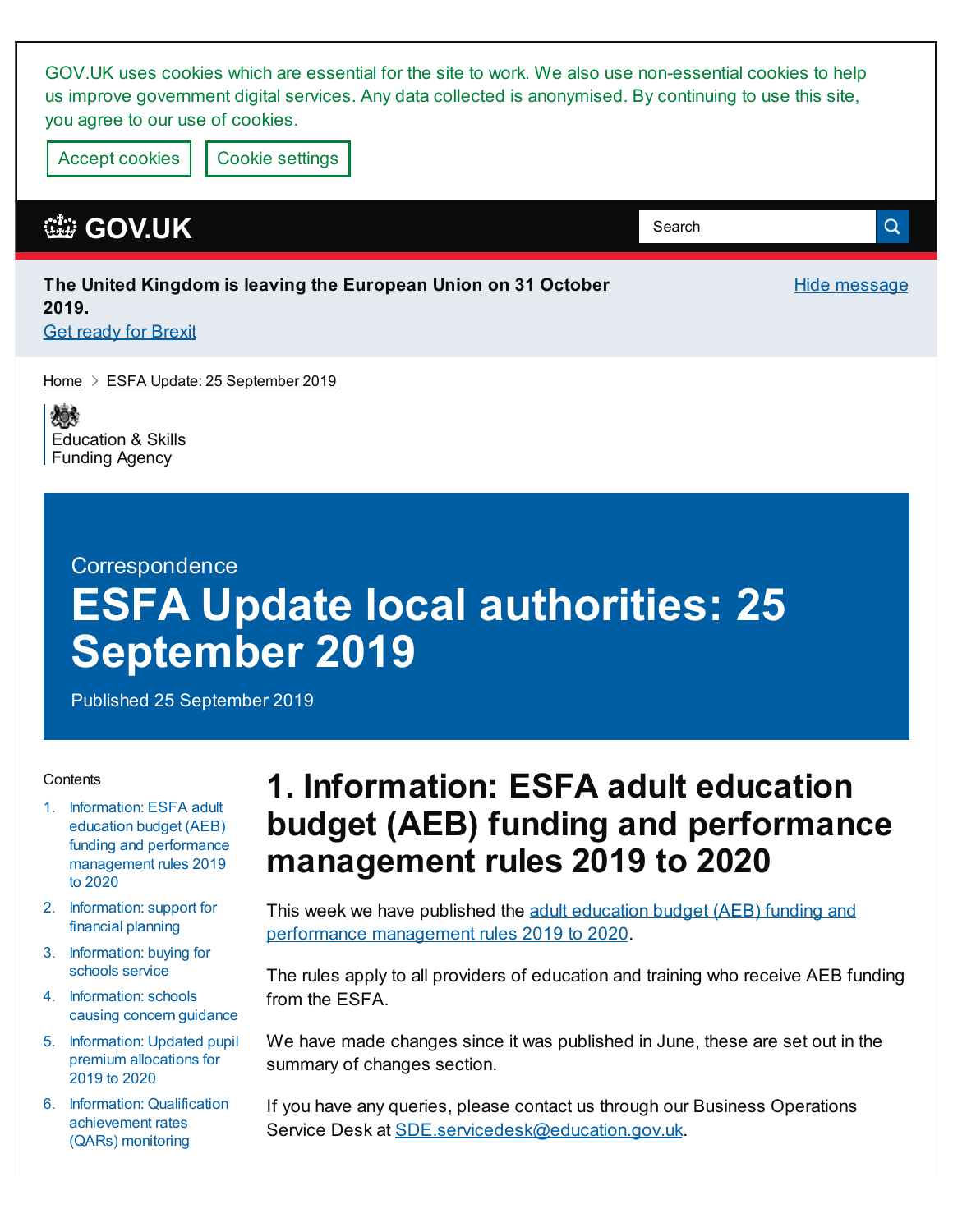- 7. Reminder: Autumn school census is approaching
- 8. Reminder: [Sustainability](#page-3-0) Award

## <span id="page-1-0"></span>**2. Information: support for financial planning**

The Department for Education has launched a suite of resources to support schools implementing integrated [curriculum](https://www.gov.uk/guidance/integrated-curriculum-and-financial-planning-icfp) and financial planning (ICFP).

This has summaries of the common features of ICFP for trust leaders, governors and business managers. It also includes examples of best practice and free-todownload practical resources.

We have also updated the [financial](https://www.gov.uk/guidance/get-financial-advice-for-schools) advice for schools service, which now includes providers who can provide face-to-face consultancy support and access to ICFP tools.

## <span id="page-1-1"></span>**3. Information: buying for schools service**

We've made it easier for you to find the right deal for your school with the buying for schools service. A new find a [DfE-approved](https://www.gov.uk/guidance/buying-for-schools?utm_source=email&utm_medium=Email&utm_campaign=Back to school) framework will help you to find the right deal for your school quickly and easily. It has advice and guidance on buying all together, making it easier to find what you need.

Buying for schools includes a new education [technology](http://bit.ly/SCTEdTec) deal as part of the suite of recommended deals.

Designed specifically for the education sector, the education technology deal offers a whole spectrum of IT requirements from small orders for hardware to broadband services, audio visual and IT solutions.

## <span id="page-1-2"></span>**4. Information: schools causing concern guidance**

The Department for Education has updated the schools causing concern guidance, which sets out how regional schools [commissioners](https://www.gov.uk/government/publications/schools-causing-concern--2) and local authorities may use their powers of intervention in schools and academies.

The update does not introduce any new policy that has not been publicly announced. It is to make the information easier to use and understand and to best reflect current policy. We have:

brought the guidance in line with the most recent department policies including removing references to coasting and floor standards.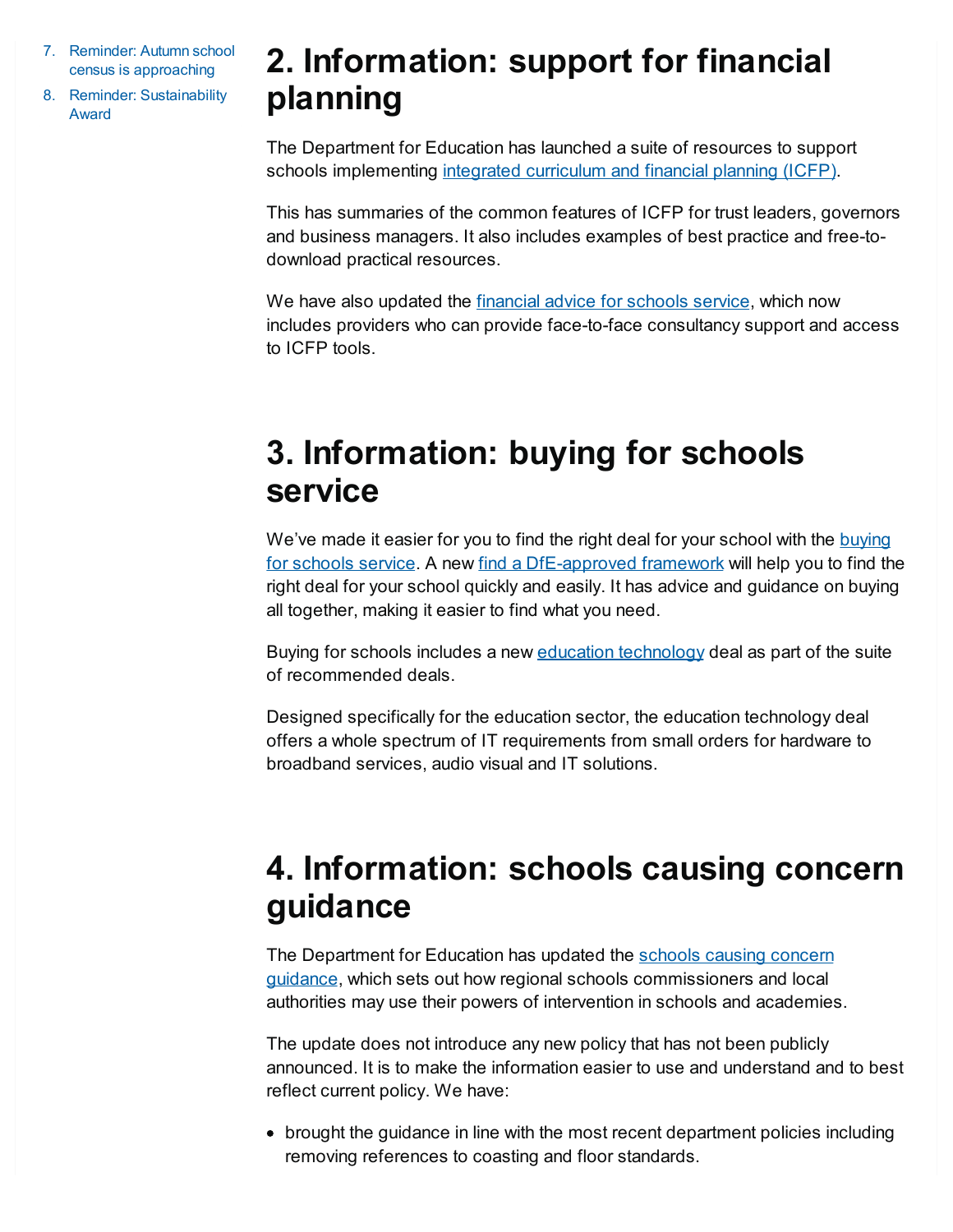- added information about how the school support offer will work in 2019 to 2020.
- changed the guidance structure to avoid confusion between the academy and maintained school intervention frameworks and added a chapter called "academies causing concern".
- included a new chapter on pupil referral unit intervention that was previously contained in a separate document.
- added a subsection to explain terminology.

### <span id="page-2-0"></span>**5. Information: Updated pupil premium allocations for 2019 to 2020**

We have updated the published pupil premium [allocations](https://www.gov.uk/government/publications/pupil-premium-allocations-and-conditions-of-grant-2019-to-2020) for 2019 to 2020, to reflect quarter 2 payments.

## <span id="page-2-1"></span>**6. Information: Qualification achievement rates (QARs) monitoring**

We will be contacting a small number of providers about potential data issues that affect their 2018 to 2019 QARs. This is part of our on-going assurance work to build on and further strengthen our oversight procedures and to support you in submitting accurate individualised learner record (ILR) data by the final R14 deadline on 17 October 2019.

If this affects you, we will share the monitoring reports directly with you shortly and with your territorial manager. The reports are not available on the hub.

To ensure your QAR is accurate, you can also review the [common](https://www.gov.uk/government/publications/sfa-inform/inform-may-2019#commonissuesQAR) issues article, this document highlights some of the main areas providers struggle with and some actions you can take to rectify any issues. There are also certain funding [monitoring](https://www.gov.uk/guidance/esfa-financial-assurance-monitoring-the-funding-rules) reports that affect QARs that you can use to review and correct data.

#### **7. Reminder: Autumn school census is approaching**

The autumn school census 2019 opens on Thursday 3 October. You need to submit your information by Wednesday 30 October. These user [reports](https://www.gov.uk/government/publications/collect-guides-for-schools-and-local-authorities) explain how to use **COLLECT**.

A ['beta'](https://services.signin.education.gov.uk/) release of the 2019 autumn school census live COLLECT blade is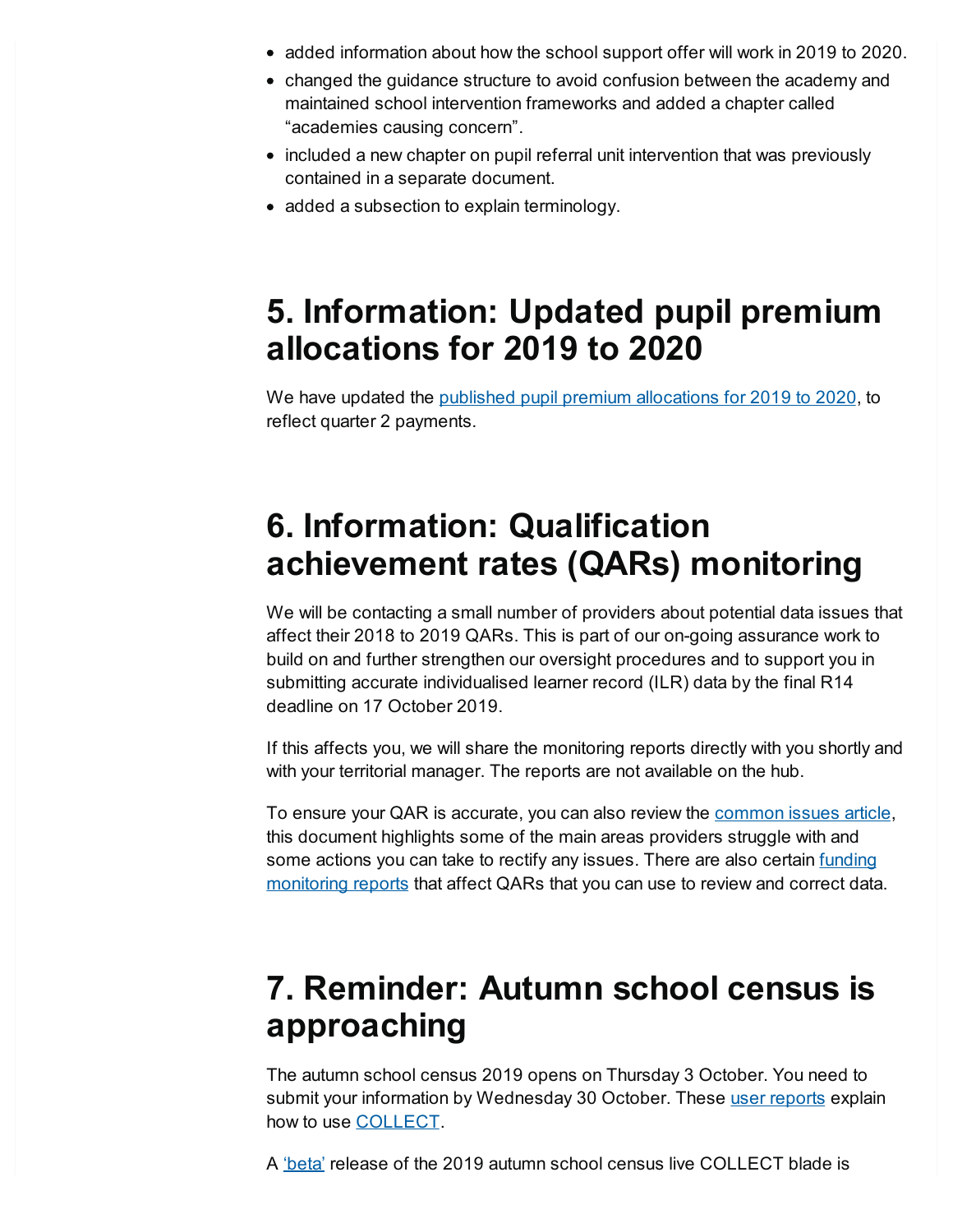available. You should take this opportunity to load a file output from your management information system (MIS) into COLLECT before Friday 27 September at 4pm.

This will allow you to check all the required data has inputted correctly from the file output from your MIS into the autumn census return. Also allows you to check whether any validation errors or queries are generated against your data when loaded into COLLECT. These will need to be resolved before the collection goes live. For schools seeing COLLECT for the first time it will allow you to become familiar with the COLLECT database.

Our [interactive](https://www.gov.uk/government/publications/interactive-post-16-school-census-tool) post-16 census tool helps you return accurate 16 to 19 data. We will publish our usual suite of 16 to 19 funding reports in COLLECT along with user guides by the end of September.

DfE have recently been working to improve the school census guide following feedback from schools and local authorities. Following a full review, the 2019 to 2020 census guide has been replaced with a web based [manual](https://www.gov.uk/guidance/complete-the-school-census/check-your-data).

#### <span id="page-3-0"></span>**8. Reminder: Sustainability Award**

Last chance to put yourself forward for the Department for Education's Sustainability Award, sponsored by Engie. Entries close on Friday 27 September.

This award is to be given to the school that demonstrates an innovative and impactful sustainability programme. The department wants to identify and share best practice across the education community. There will be a £2,500 reward for the winning school.

In order to be considered for this award, please include examples of policies that have been set up, the positive (or negative and how this was resolved) outcomes and how you have engaged the pupils and community to take these beyond the school day.

You can submit your entry [here](https://www.educationestates.com/awards-entry-dfe/).

**Is this page useful?** [Yes](https://www.gov.uk/contact/govuk) [No](https://www.gov.uk/contact/govuk) Is the Magnetic Control of the *Islam Control is there [anything](https://www.gov.uk/contact/govuk) wrong with this page?* 

**Brexit**